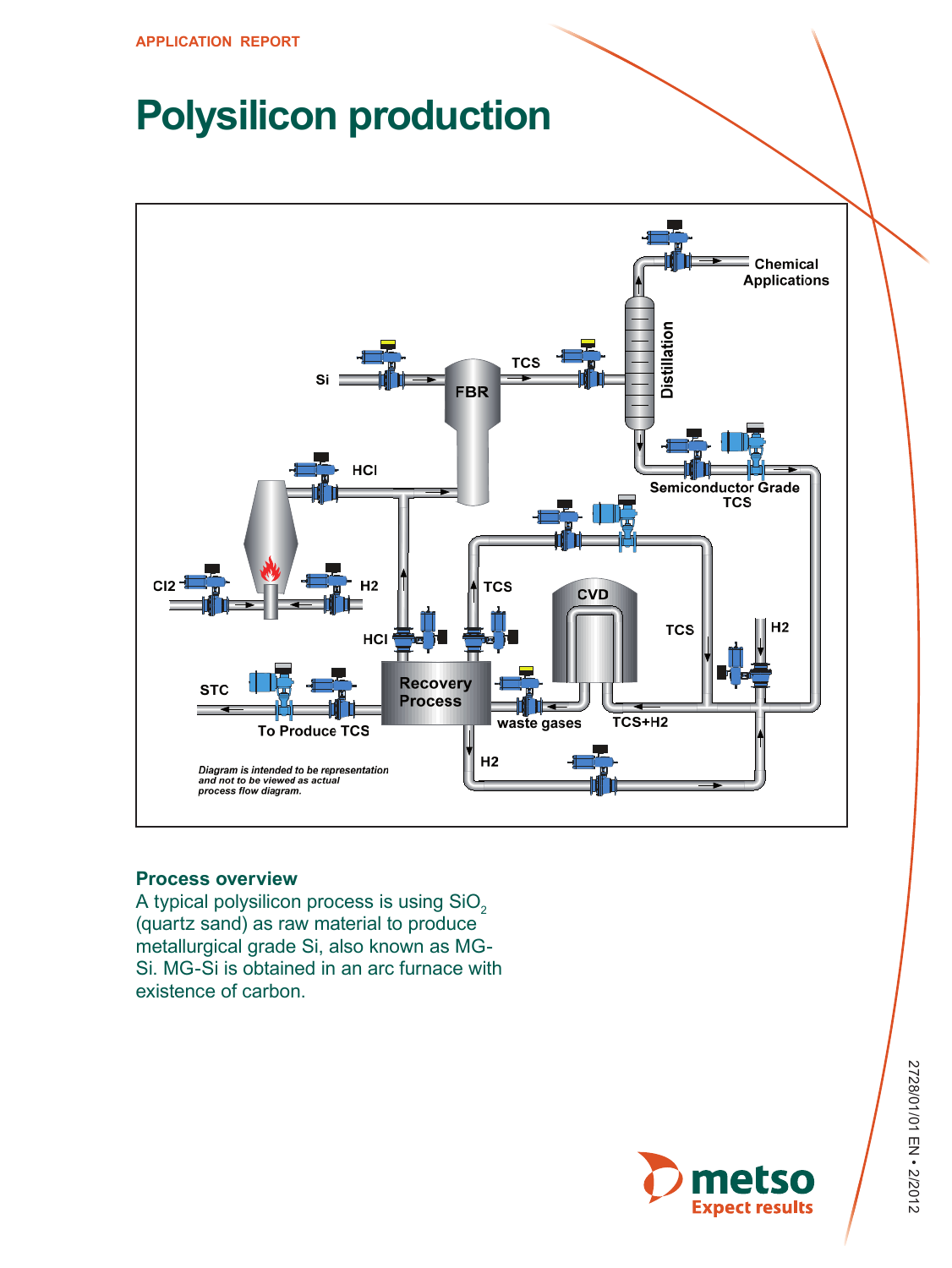## **MG-Si is purified through the following processes:**

First, Si is converted to SiHCl<sub>3</sub> (trichlorsilane, also known as TCS) via below reaction:

Si + 3HCl  $\rightarrow$  SiHCl<sub>3</sub> + H<sub>2</sub>

The reaction takes place at around 300 °C in a fluid bed reactor with forming possible byproduct such as  $\text{SiCl}_4$  and  $\text{SiH}_2\text{Cl}_2$ . Secondly, the SiHCl $_3$  is distilled, resulting in extremely pure SiHCl<sub>3</sub>.

Finally, a chemical reaction takes place in a chemical vapor deposition (CVD) reactor under a high temperature around 1000°C, when high-purity electronic grade (>99.9999%) Si is produced through converting SiHCl $_3$  to Si and forming HCl (hydrogen chloride) as a new compound:

 $\text{SiHCI}_3 + \text{H}_2 \rightarrow \text{Si} + 3 \text{ HCl}$ 

Meanwhile, some byproduct such as SiCl 4 (silicon tetrachloride, also known as STC) may form in the CVD reactor too. The mixture (SiHCl<sub>3</sub>, SiCl<sub>4</sub>, H<sub>2</sub>, HCl) leaving the CVD reactor must be separated and recovered as much as possible to meet tight environmental regulations and reduce raw material consumption.

In the first generation process, neither SiCl 4 nor HCl is recovered. In the second generation process, only HCl is not recovered. Nowadays close loop production has been achieved in the third generation process, which means all the intermediate products and byproducts are captured and recovered to increase the whole process efficiency remarkably.

## **Polysilicon Production Challenges**

During the process, raw material, intermediate products and byproducts include Si powder, Cl<sub>2</sub>,  $H_2$ , HCl, SiHCl<sub>3</sub>, SiH<sub>2</sub>Cl<sub>2</sub> and SiCl<sub>4</sub>, therefore valve's design must be able to deal with these medium, especially the highly abrasive Si powder.

The chemical compounds are extremely dangerous.  $H_2$  and SiHCl<sub>3</sub> are easily combustible, HCl is dangerous and extremely corrosive, SiHCl $_4$  is a highly toxic substance that poses environmental hazards, which makes it necessary to recover these substances, and bring them back into the production process. Handling these chemicals, including the safe and environmentally sound disposal as well as emission control at the same time is not easy. All these chemicals should be captured and recovered to decrease raw material consumption and increase the whole process efficiency.

 $\text{SiHCl}_3$  production is a complex reaction equilibrium system, different products and by-products form in the fluid bed reactor. Reaction condition should be controlled precisely to maximize  $\mathsf{SiHCl}_3$  yield.

**Health, Safety, Environment** – Valve leaking poses both an environmental and safety issue due to risk of fire, toxicity and volatility of gases. Emergency shutdown and on/off valves must be able to perform their action in a process or equipment failure.

**Top-class products at maximum yield** – The market calls for clean products and high quality. It is important that the process is stable, flexible and under control. Proper valve performance in fluid bed reactor, CVD reactor and recovery system improves the accuracy of throughput control and adversely affects to the plant performance and also the downstream processes.

**Maintenance costs** –Valves play an extremely important role in successful polysilicon producing performance. Poorly performing valves in the process must be serviced because they will have a direct impact on the efficiency of the process.

**Plant run-time** – Silicon plants are looking for longer plant run-times since downtime means production losses and is a remarkable cost including maintenance costs. This requires reliable equipment.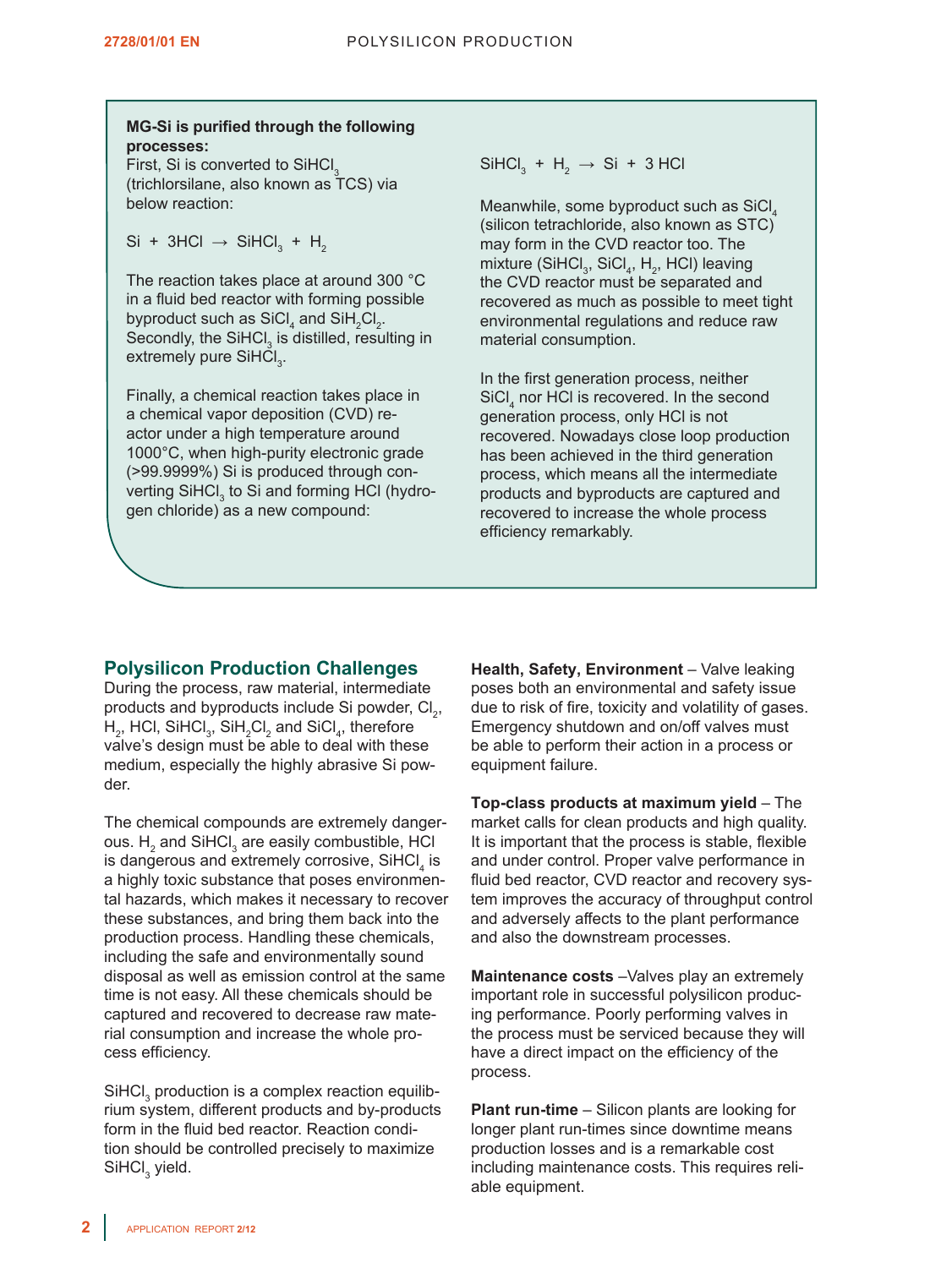## **Metso solutions**

**We are all tuned up to answer these challenges through our polysilicon application experience and product offering for control, safety and automated on/off duty that ensure high valve performance. Metso valves have proven performance history and are designed for efficient and reliable process operation.**

**Safety** - Metso is the only single source emergency shutdown valve supplier who has the experience and knowledge to combine intelligence with most reliable valves and actuators. Technology selections like rotary stem operation and inherently fire safe design ensure that latest emission and fire safety standards can be applied. Reliable valves with first intelligent, SIL3 approved safety valve controller and partial stroke testing system Neles ValvGuard will ensure that plant emergency shutdown valves will always perform properly when needed.

**Efficiency** - Throughput losses and poor control performance will be avoided with high performance rotary valves. Flow through the process unit may be changed as the need arises with rangeability of 150:1 and further with full bore ball valves. Our advanced intelligent digital valve controllers for control, on-off and ESD applications ensure high positioning accuracy and fast response. Correct valve selection and sizing with our Nelprof-program we can assure the best valve performance and process control.

**Availability** - Simple rotary designs, same faceto-face dimensions, and global service network and inventory management will help you to optimize your maintenance activities. Rotary valves have been in service for several years without requiring maintenance and show no sign of leakage. The proven performance of Metso valves with long lasting metal seat tightness and shutoff capabilities makes them an ideal solution for on-off, control and critical catalyst handling applications.

**Reliability** - Valve performance trend data collected by our smart valve controllers and analyzed by Metso FieldCare, open FDT/DTM technology based configuration and condition monitoring software, makes it possible to predict and respond to maintenance requirements and reduce unscheduled downtime. This gives full transparency to the valve performance in process control.

## **Polysilicon production applications**

**1. Chlorine and hydrogen addition valves** Chlorine and hydrogen are added into HCl oven to produce HCl, which will be further used to produce SiHCl<sub>3</sub>.

### **Valve requirements**

- Bubble-tight shut-off
- Low emissions packing and gaskets
- Oxygen degreasing required

**Metso solution** – Jamesbury 9000 series softseated ball valve with Xtreme seats and live loaded packing has proven to be the right choice as chlorine and hydrogen addition valves. The patented polymeric flexible-lip seat design offers tight shut-off in either direction and extended cycle life with minimum maintenance. Xtreme is a unique material that resulted from a technological breakthrough in our polymer research lab. The stem sealing design is made for long term and high cycle life that meet highest environmental requirements in a most economical way. Jamesbury 9000 series provides superior quarter-turn performance.



*Picture 1. Jamesbury 9000 series ball valve*

#### **2. Abrasive powder applications**

#### **Silicon powder addition valves**

Silicon powder is added into a fluid bed reactor and reacts with HCI to produce SiHCI<sub>3</sub> as product and sometimes  $\text{SiCl}_4$ ,  $\text{SiH}_2\text{Cl}_2$  as by-products.

Silicon powder is highly abrasive.

SiHCI<sub>3</sub> production is a complex reaction equilibrium system, different products and by-products form in the fluid bed reactor. Reaction condition include silicon powder level should be controlled precisely to maximize SiHCl<sub>3</sub> yield. The silicon powder in the fluid bed reactor should keep in a proper level to optimize fluidization and get enough contact with HCl gas to maximize SiHCl<sub>3</sub> yield.